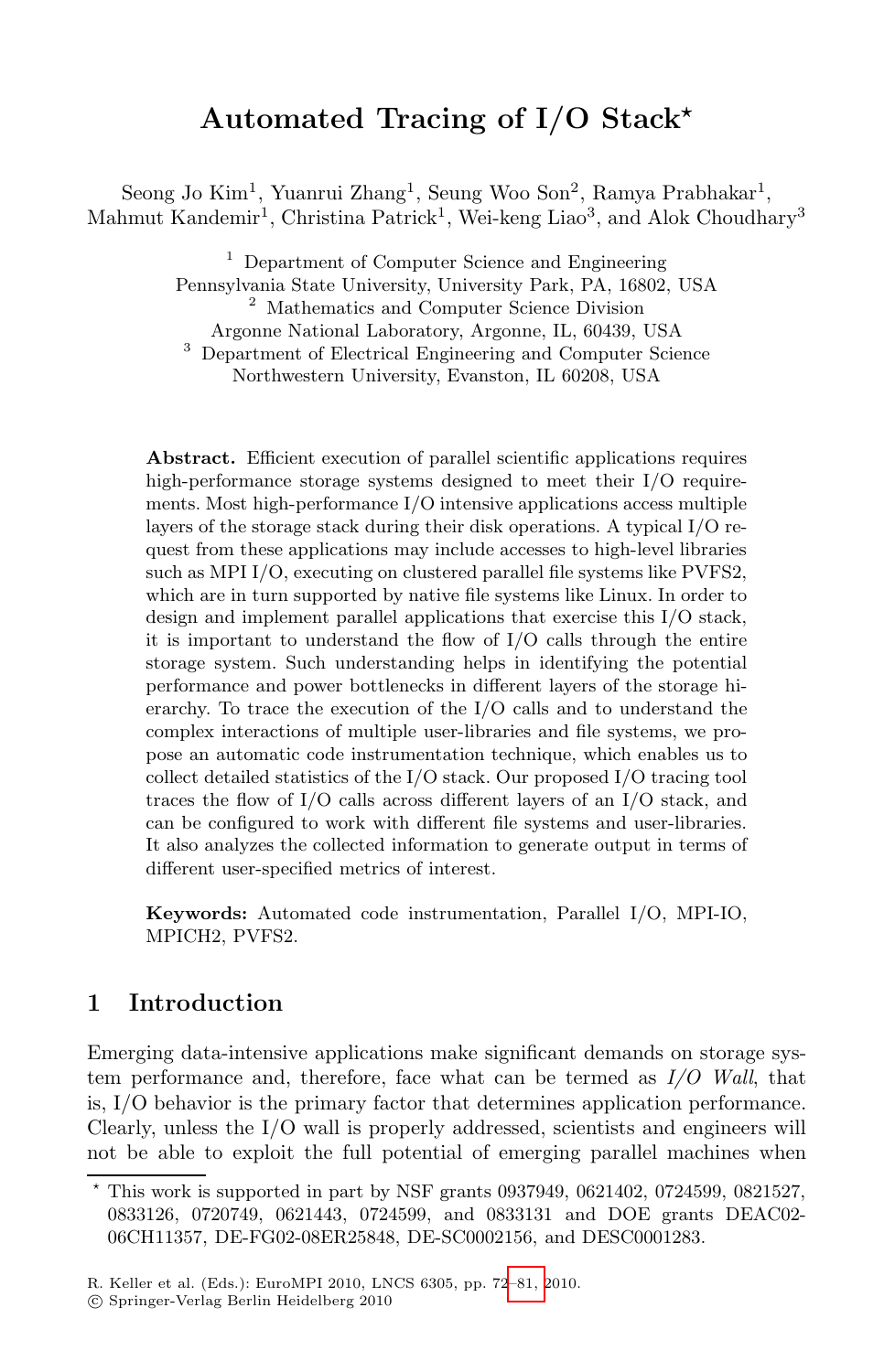<span id="page-1-0"></span>

Fig. 1. Our automated I/O tracing tool takes as input the application program, I/O stack information and a configuration file which captures the metrics of interest, locations of target sources, and a description of the region of interest in the code. It automatically generates and runs instrumented code, and finally collects and analyzes all the statistics on the fly.

running large-scale parallel applications from bioinformatics, climate prediction, computational chemistry, and brain imaging domains.

The first step in addressing the I/O wall is to understand it. Unfortunately, this is not trivial as I/O behavior today is a result of complex interactions that take place among multiple software components, which can be referred to, collectively, as I/O Stack. For example, an I/O stack may contain an application program, a high-level library such as MPI-IO [\[8\]](#page-9-1), a parallel file system such as PVFS [\[3\]](#page-8-0), and a native file system such as Linux. A high-level I/O call in an application program flows through these layers in the I/O stack and, during this flow, it can be fragmented into multiple smaller calls (sub-calls) and the subcalls originating from different high-level calls can contend for the same set of I/O resources such as storage caches, I/O network bandwidth, disk space, etc. Therefore, understanding the  $I/O$  wall means understanding the flow of  $I/O$  calls over the I/O stack.

To understand the behavior of an I/O stack, one option is to let the application programmer/user to instrument the I/O stack manually. Unfortunately, this approach (manual instrumentation) is very difficult in practice and extremely error prone. In fact, tracking even a single  $I/O$  call may necessitate modifications to numerous files and passing information between them.

Motivated by this observation, in this work, we explore automated instrumentation of the  $I/O$  stack. In this approach, as shown in Figure [1,](#page-1-0) instead of instrumenting the source code of applications and other components of the I/O stack manually, an application programmer specifies what portion of the application code is to be instrumented and what statistics are to be collected. The proposed tool takes this information as input along with the description of the target I/O stack and the source codes of the application program and other I/O stack software, and generates, as output, an instrumented version of the application code as well as instrumented versions of the other components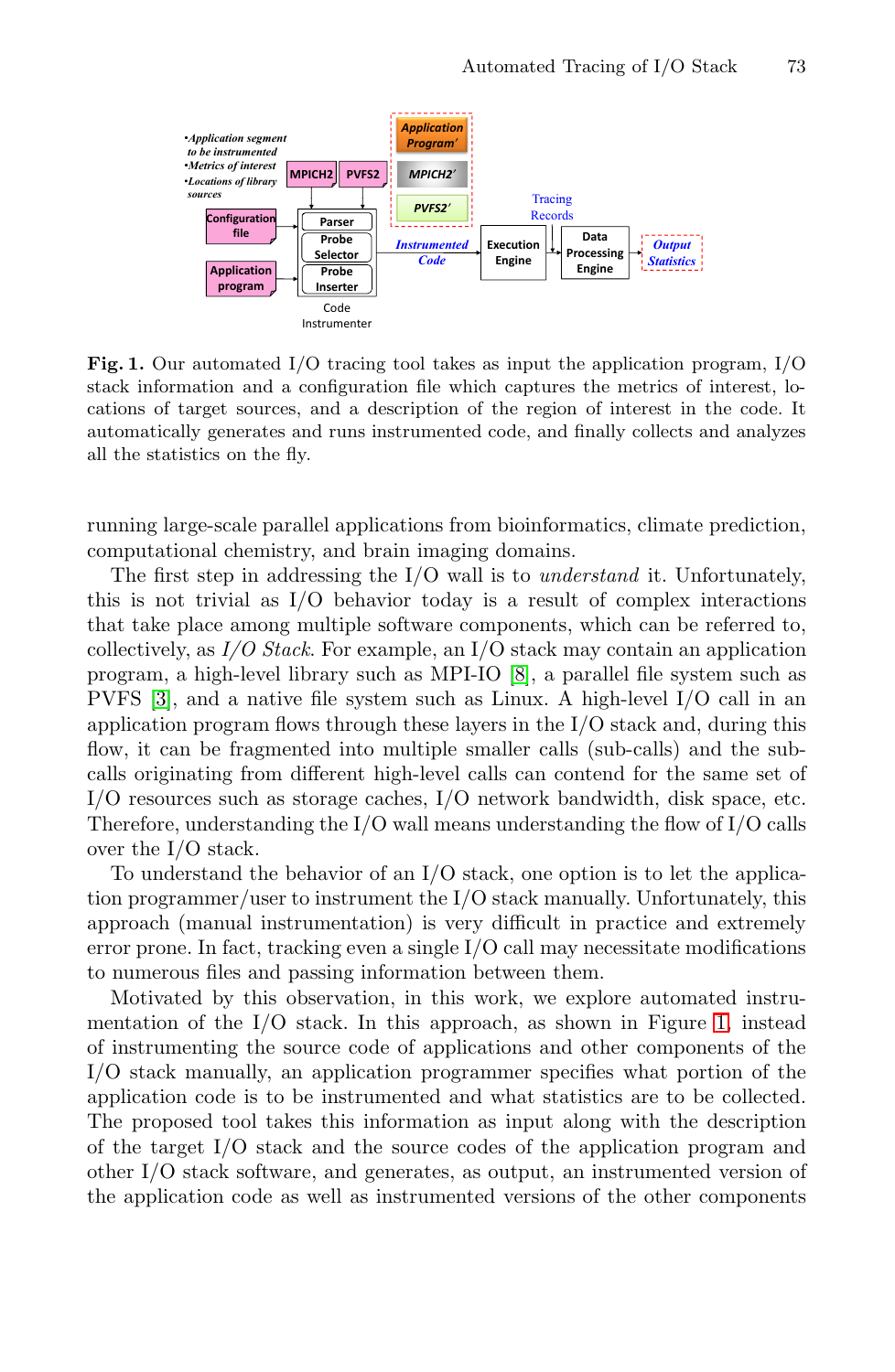(software layers) in the I/O stack. All necessary instrumentation of the components in the I/O stack (application, libraries, file systems) are carried out automatically.

<span id="page-2-0"></span>A unique aspect of our approach is that it can work with different I/O stacks and with different metrics of interest (e.g., I/O latency, I/O throughput, I/O power). Our experience with this tool is very encouraging so far. Specifically, using this tool, we automatically instrumented an I/O-intensive application and collected detailed performance and power statistics on the I/O stack.

Section [2](#page-2-0) discusses the related work on code instrumentation and profiling. Section [3](#page-3-0) explains the details of our proposed automated I/O tracing tool. An experimental evaluation of the tool is presented in Section [4.](#page-6-0) Finally, Section [5](#page-8-1) concludes the paper with a summary of the planned future work.

### 2 Related Work

Over the past decade many code instrumentation tools that target different machines and applications have been developed and tested. ATOM [\[24\]](#page-9-2) inserts probe code into the program at compile time. Dynamic code instrumentation [\[1](#page-8-2)[,2](#page-8-3)[,17\]](#page-9-3), on the other hand, intercepts the execution of an executable at runtime to insert user-defined codes at different points of interest. HP's Dynamo [\[1\]](#page-8-2) monitors an executable's behavior through interpretation and dynamically selects hot instruction traces from the running program.

Several techniques have been proposed in the literature to reduce instrumentation overheads. Dyninst and Paradyn use fast breakpoints to reduce the overheads incurred during instrumentation. They both are designed for dynamic instrumentation  $[12]$ . In comparison, FIT  $[5]$  is a static system that aims retargetability rather than instrumentation optimization. INS-OP [\[15\]](#page-9-6) is also a dynamic instrumentation tool that applies transformations to reduce the overheads in the instrumentation code. In [\[27\]](#page-9-7), Vijayakumar et al. propose an I/O tracing approach that combines aggressive trace compression. However, their strategy does not provide flexibility in terms of target metric specification. Tools such as CHARISMA [\[20\]](#page-9-8), Pablo [\[23\]](#page-9-9), and TAU (Tuning and Analysis Utilities) [\[19\]](#page-9-10) are designed to collect and analyze file system traces [\[18\]](#page-9-11). For the MPI-based parallel applications, several tools, such as MPE (MPI Parallel Environment) [\[4\]](#page-8-4) and mpiP [\[26\]](#page-9-12), exist. mpiP is a lightweight profiling tool for identifying communication operations that do not scale well in the MPI-based applications. It reduces the amount of profile data and overheads by collecting only statistical information on MPI functions. Typically, the trace data generated by these profiling tools are visualized using tools such as Jumpshot [\[28\]](#page-9-13), Nupshot [\[14\]](#page-9-14), Upshot [\[11\]](#page-9-15), and PerfExplorer [\[13\]](#page-9-16).

Our work is different from these prior efforts as we use source code analysis to instrument the I/O stack automatically. Also, unlike some of the existing profiling and instrumentation tools, our approach is not specific to MPI or to a pre-determined metric; instead, it can target an entire I/O stack and work with different performance and power related metrics.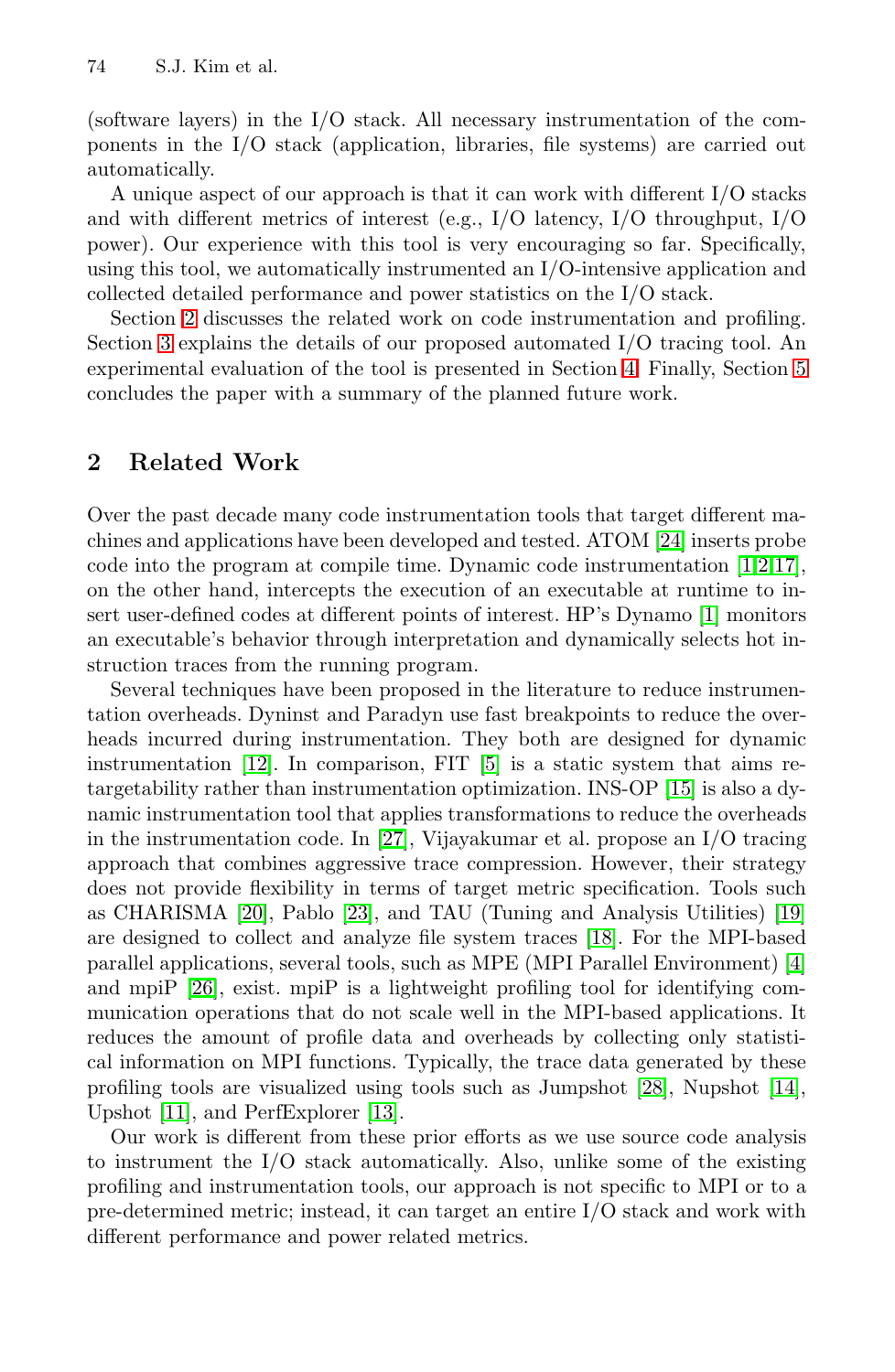### <span id="page-3-0"></span>3 Our Approach

#### 3.1 High-Level View of Automated Instrumentation

Our goal is to provide an automated I/O tracing functionality for parallel applications that exercise multiple layers of an I/O stack, with minimal impact to the performance. To this end, we have implemented in this work an automated I/O tracing tool that, as illustrated in Figure [1,](#page-1-0) comprises three major components: code instrumenter, execution engine, and data processing engine.

As shown in Figure [1,](#page-1-0) the code instrumenter consists of the parser, the probe selector, and the probe inserter. In this context, a probe is a piece of code being inserted into the application code and I/O stack software (e.g., in the source codes of MPI-I/O and PVFS2), which helps us collect the required statistics. The code instrumenter takes as input the application program, high level I/O metrics of interest written in our specification language, and the target I/O stack (which consists of the MPI library and PVFS2 in our current testbed).

<span id="page-3-1"></span>The parser parses I/O metrics of interest from the configuration file, extracts all necessary information to instrument the  $I/O$  stack in a hierarchial fashion from top to bottom, and stores it to be used later by other components of the tool. After that, the probe selector chooses the most appropriate probes for the high-level metrics specified by the user. Finally, the probe inserter automatically inserts the necessary probes into the proper places in the I/O stack. Note that, depending on the target I/O metrics of interest, our tool may insert multiple probes in the code. Table [1](#page-3-1) lists a representative set of high-level metrics that can be traced using our tool.

Table 1. Sample high-level metrics that can be traced and collected using the tool

| I/O latency experienced by each I/O call in each layer (client, server, or disk) in the stack  |
|------------------------------------------------------------------------------------------------|
| Throughput achieved by a given I/O read and write call                                         |
| Average I/O access latency in a given segment of the program                                   |
| Number of $I/O$ nodes participating in each collective $I/O$                                   |
| Amount of time spent during inter-processor communication in executing a collective $I/O$ call |
| Disk power consumption incurred by each I/O call                                               |
| Number of disk accesses made by each I/O call                                                  |

The execution engine compiles and runs the instrumented I/O stack, and generates the required trace. Finally, the data processing engine analyzes the trace log files and returns statistics based on the user's queries. The collected statistics can be viewed from different perspectives. For example, the user can look at the I/O latency/power breakdown at each server or at each client. The amount of time spent by an  $I/O$  call at each layer of the target  $I/O$  stack can also be visualized.

#### 3.2 Technical Details of Automated Instrumentation

In this section, we discuss details of the code instrumenter component of our tool. Let us assume, for the purpose of illustration, that the user is interested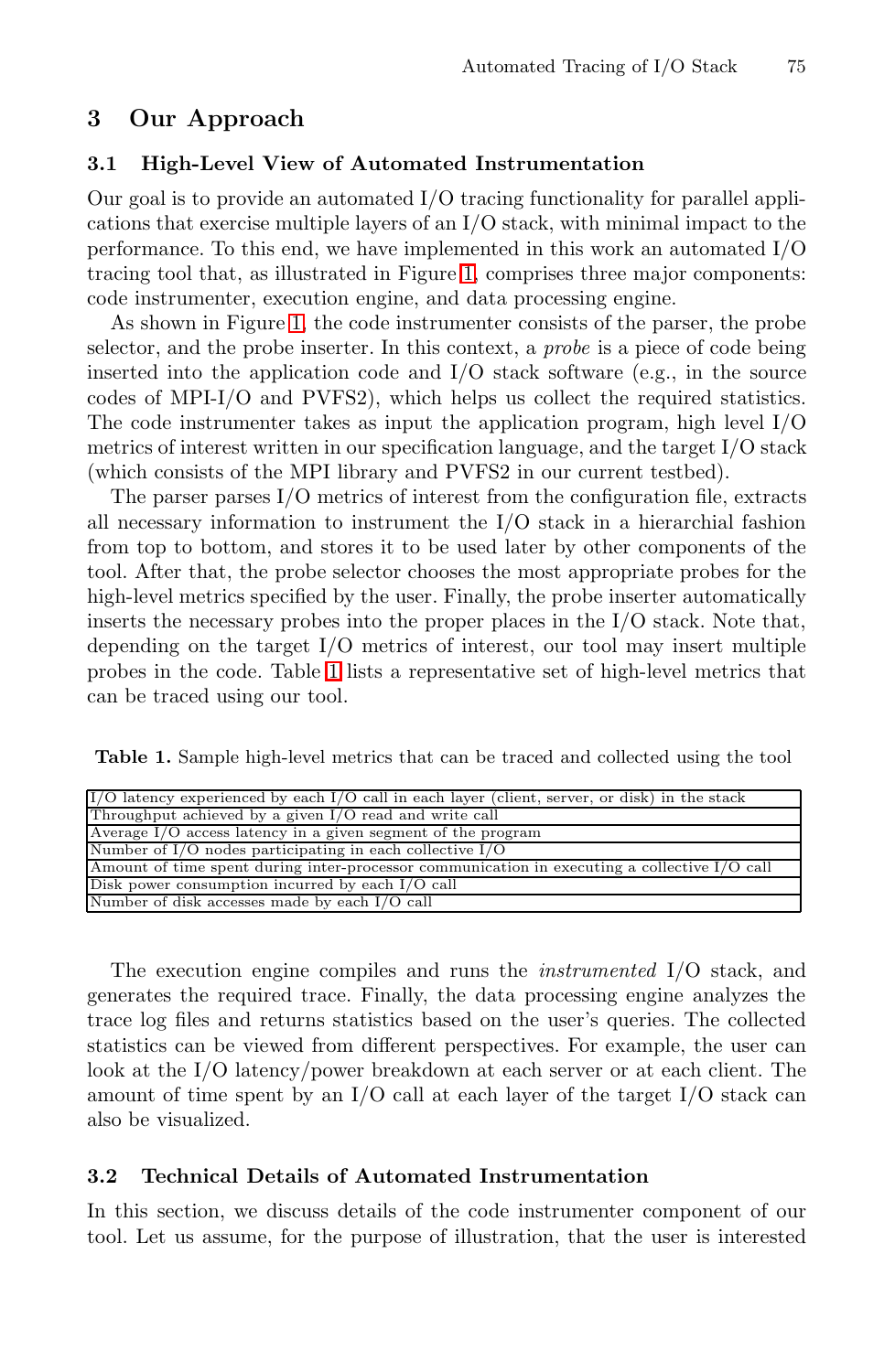```
-A [application.c, application]
-L [$MPICH2, $PVFS2, ClientMachineInfo, $Log]
-O [w]
-C [100-300]
-S [4, <3 max>, <3 max>, <3 max>, <3 max>, <3 max>]
-T [4, <3, mpi.0.log , mpi.1.log, mpi.2.log>, <3, client.0.log, client.1.log, client.2.log>,
   <3, server.0.log, server.1.log,server.2.log>, <3, disk.0.log, disk.1.log,disk.2.log>]
-Q [latency, inclusive, all, list:, list:*, list:*, list:*]
-P [App;common;App-probe1;-l main;before]
-P [App;common;App-probe2;-l MPI_Comm_rank;after]
-P [App;common;App-Start-probe;-l MPI_File_read;before]
-P [App;common;App-Start-probe4;-l MPI_File_write;before]
-P [MPI;latency;MPI-Start-probe;-n 74;$MPICH2/mpi/romio/mpi-io/read.c]
-P [MPI;latency;MPI-End-probe;-n 165; $MPICH2/mpi/romio/mpi-io/read.c]
-P [MPI;latency;MPI-Start-probe;-n 76;$MPICH2/mpi/romio/mpi-io/read_all.c]
-P [MPI;latency;MPI-End-probe;-n 118;$MPICH2/mpi/romio/mpi-io/read_all.c]
-P [MPI;latency;MPI-End-probe;-n 73;$MPICH2/mpi/romio/mpi-io/write.c]
-P [MPI;latency;MPI-End-probe;-n 168;$MPICH2/mpi/romio/mpi-io/write.c]
-P [MPI;latency;MPI-Start-probe;-n 75;$MPICH2/mpi/romio/mpi-io/write_all.c]
-P [MPI;latency;MPI-End-probe;-n 117;$MPICH2/mpi/romio/mpi-io/write_all.c]
-P [MPI;latency;MPI-probe;-n 62;$MPICH2/mpi/romio/mpi-io/adio/ad_pvfs2_read.c]
-P [MPI;latency;MPI-probe;-n 295;$MPICH2/mpi/romio/mpi-io/adio/ad_pvfs2_write.c]
-P [PVFSClient;latency;Client-Start-probe;-n 372;$PVFS2/client/sysint/sys-io.sm]
-P [PVFSClient;latency;Client-End-probe;-n 397;$PVFS2/client/sysint/sys-io.sm]
-P [PVFSClient;latency;Client-probe;-n 670;$PVFS2/client/sysint/sys-io.sm]
-P [PVFSServer;latency;.Server-Start-probe;-n 153;$PVFS2/server/io.sm]
-P [PVFSServer;latency;.Server-End-probe;-n 5448;$PVFS2/io/job/job.c]
-P [PVFSServer;latency;.Disk-start-probe;-n 1342;$PVFS2/io/flow/flowproto-bmi-trove/flowproto
    -multiqueue.c]
-P [PVFSServer;latency;.Disk-end-probe1;-n 1513;$PVFS2/io/flow/flowproto-bmi-trove/flowproto-
   multiqueue.c]
-P [PVFSServer;latency;.Disk-end-probe2;-n 1513;$PVFS2/io/flow/flowproto-bmi-trove/flowproto-
```
multiqueue.c]

<span id="page-4-1"></span><span id="page-4-0"></span>

|  |  |  | Fig. 2. An example configuration file |  |
|--|--|--|---------------------------------------|--|
|--|--|--|---------------------------------------|--|

in collecting statistics about the execution latency of each I/O call in each layer of the I/O stack, that is, the amount of time spent by an I/O call in MPI-I/O. PVFS2 client, PVFS2 server, and disk layers. A sample configuration file that captures this request is given in Figure [2.](#page-4-0) This file is written in our specification language, and Table [2](#page-4-1) describes the details of each parameter in the configuration file. Let us now explain the contents of this sample configuration file.

Table 2. Flags used in a configuration file

|            | Parameter Description                       |
|------------|---------------------------------------------|
| $-A$       | Application file name or path               |
| -L         | Path for I/O libraries                      |
| $-\Omega$  | Operation of interest                       |
| $-C$       | Code segment of interest to trace           |
| $-S$       | $I/O$ stack specification                   |
| -ፐ         | Tracing file location generated by our tool |
| -Q         | Metric of interest                          |
| $-{\bf P}$ | Probe name and inserting location           |
|            |                                             |

In this example, the user wants to collect the execution latency of MPI-IO write operations (indicated using -O[w]) that occur between lines 100 to 300 of an application program called, application.c. Also, the user specifies three I/O stack layers, which are MPI-IO, PVFS2 client, and PVFS2 server (below the

application program). Finally, the user describes the trace log file names and their locations for the data processing engine. Based on the target metric of interest, that is latency, the most appropriate latency probes can be automatically inserted into the designated places in the probe specification.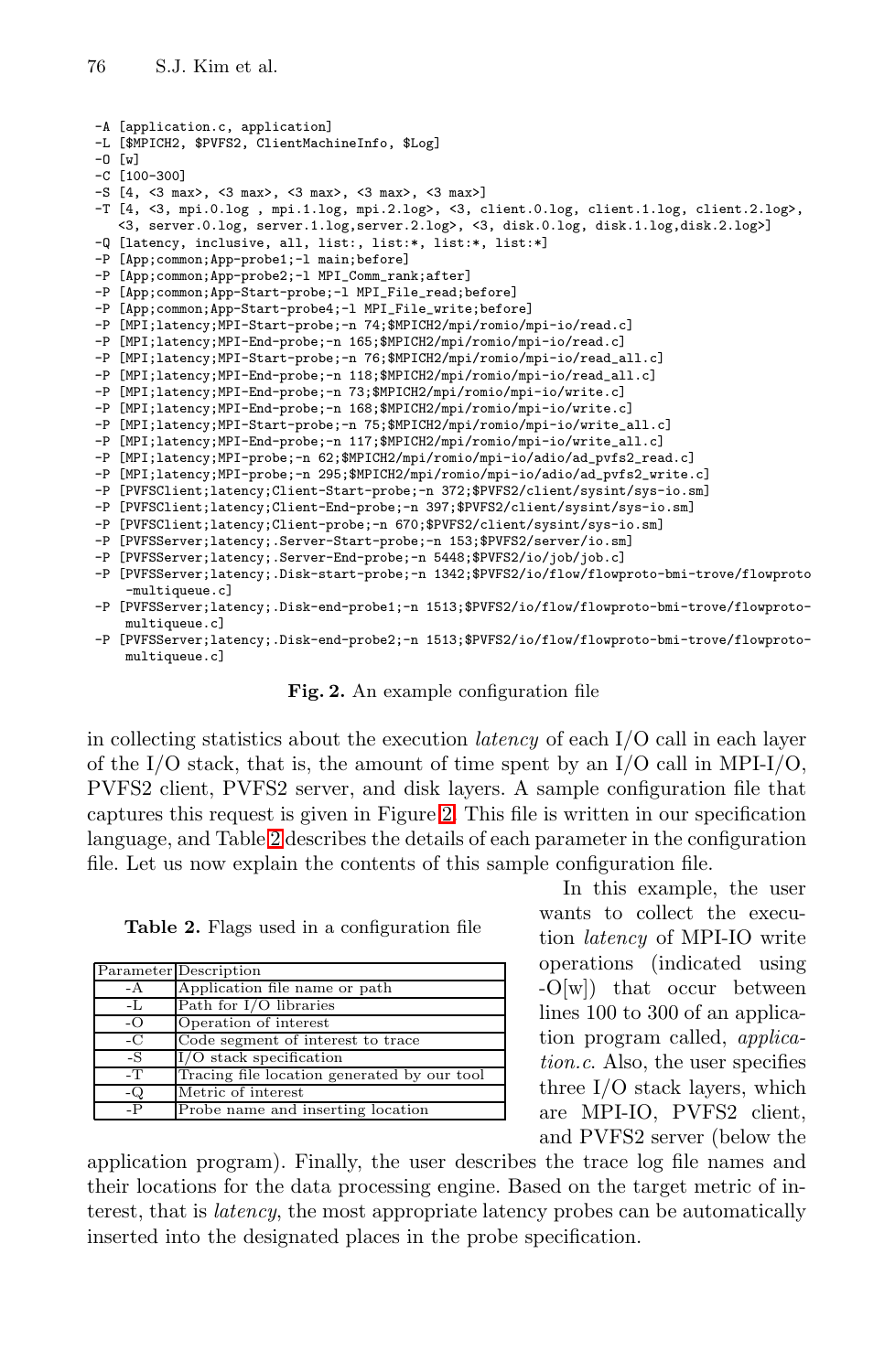

<span id="page-5-0"></span>Fig. 3. Illustration of inserting probes into the application program and I/O stack components by our code instrumenter. Application', MPICH2', PVFS2 Client', and PVFS2 Server' represent the instrumented  $I/O$  stack.

Figure [3](#page-5-0) illustrates how the code instrumenter works. It takes as an input the user configuration file along with MPI-IO and PVFS2. The parser parses this configuration file and extracts all the information required by the other components such as the probe inserter and the data processing engine. Based on the specified target metric, i.e., the execution *latency* of MPI write operations in all the layers including MPI-IO, PVFS2 client, PVFS2 server, and disk, the probe selector employs only the write-related latency probes, which helps to minimize the overheads associated with the instrumentation. Then, following the call sequence of MPI write function, from the MPI-IO library though the PVFS2 client to the PVFS2 server in Figure [3,](#page-5-0) the probe inserter selectively inserts the necessary probes into the start point and the end point of each layer described in the configuration file.

After the instrumentation, the probe inserter compiles the instrumented code. During the compilation, it also patches a small array structure, called IOCallID, to the MPI-IO and PVFS2 functions to be matched for tracing. IOCallIDs contain information about each layer such as the layer ID and the I/O type. When IOCallIDs are passed from the MPI-IO layer to the PVFS2 client layer, the inserted probe extracts the information from them and generates the log files with the latency statistics at the boundary of each layer.

Note that a high-level MPI-IO call can be fragmented into multiple small sub-calls. For example, in two-phase  $I/O$  [\[6\]](#page-9-17), which consists of an  $I/O$  phase and a communication phase, tracing an I/O call across the layer boundaries in the I/O stack is not trivial. In our implementation, each call has a unique ID in the current layer and passes it to the layer below. This help us to connect the highlevel call to its sub-calls in a hierarchical fashion. It also helps the data processing engine (see Figure [1\)](#page-1-0) to combine the statistics coming from different layers in a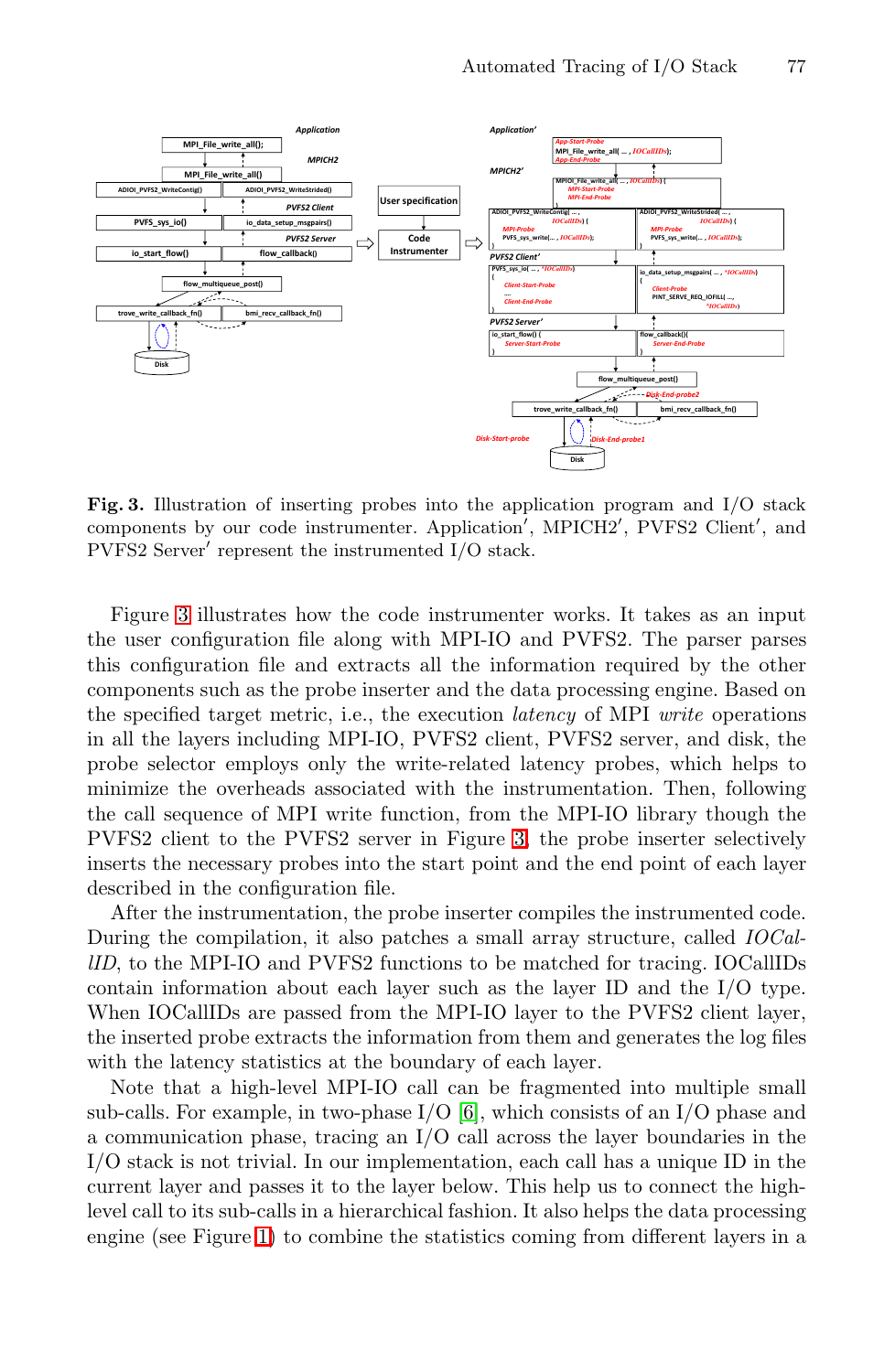<span id="page-6-1"></span>

Fig. 4. Computation of I/O latency and I/O throughput metrics

systematic way (for example, all the variables that hold latency information at different layers are associated with each other using these IDs).

In the PVFS2 server layer, our tool uses a unique structure, called flow desciptor, to perform the requested I/O operations from the PVFS2 client. The probe inserted into the start point in the server layer extracts the information in the IOCallIDs passed from the PVFS2 client and packs it into the flow descriptor. Since the flow descriptor is passed to the entire PVFS2 server, the probe in the server extracts the necessary information from it to collect the latency related statistics without much complexity.

<span id="page-6-0"></span>The execution engine runs the instrumented code and generates the trace log files in each layer. Finally, the data processing engine analyzes all the trace log files and collects the execution I/O latency induced by each MPI operation in each layer. The I/O latency value computed at each layer is equal to the maximum value of the I/O latencies obtained from different layers below it. However, the computation of  $I/O$  throughput value is additive, i.e., the  $I/O$ throughput computed at any layer is the sum of I/O throughputs from different sub-layers below it. Figure [4](#page-6-1) illustrates the computation of these metrics. To compute the I/O power, we use the power model described in [\[9\]](#page-9-18).

# 4 Evaluation

<span id="page-6-2"></span>To demonstrate the operation of our tracing tool, we ran a benchmark program using three PVFS2 servers and three PVFS2 clients on a Linux cluster that consists of 6 dual-core processor nodes, AMD Athlon MP2000+, connected through Ethernet and Myrinet. Each node of this system runs a copy of PVFS2 and MPICH2. To measure disk power consumption per  $I/O$  call, we used the disk energy model [\[9\]](#page-9-18) based on the data sheets of the IBM Ultrastar 36Z15 disk [\[25\]](#page-9-19). Table [3](#page-6-2) gives the important metrics used to calculate power consumption.

Table 3. Important disk parameters for power calculation

| Parameter                       | Default Value |
|---------------------------------|---------------|
| Disk drive module               | IBM36Z15      |
| Storage capacity (GB)           | 36.7          |
| Maximum disk speed (RPM)        | 15000         |
| Active power consumption (Watt) | 13.5          |
| Idle power consumption (Watt)   | 10.2          |

In our evaluation, we used the FLASH I/O benchmark [\[7\]](#page-9-20) that simulates the I/O pattern of FLASH [\[29\]](#page-9-21). It creates the primary data structures in the FLASH code and generates three files: a checkpoint file, a plot file for center data, and a plot file for corner data, using two high-level I/O libraries: PnetCDF [\[16\]](#page-9-22) and HDF5 [\[10\]](#page-9-23).

The in-memory data structures are 3D sub-blocks of size 8x8x8 or 16x16x16. In the simulation, 80 of these blocks are held by each processor and are written to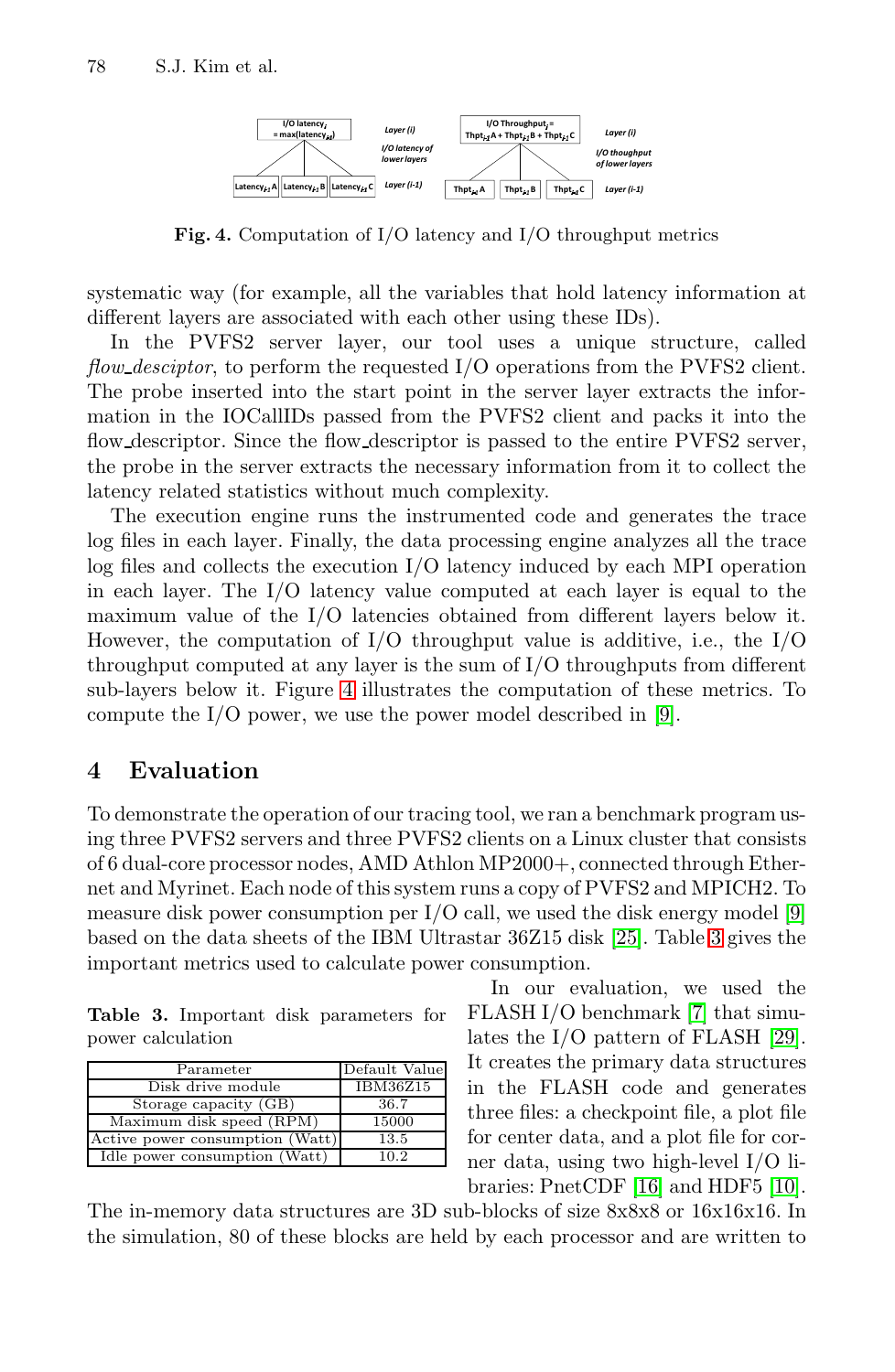<span id="page-7-0"></span>

Fig. 5. Latency of Client 0 using PnetCDF Fig. 6. Latency of Server 0 using PnetCDF

<span id="page-7-2"></span>

<span id="page-7-3"></span><span id="page-7-1"></span>

Fig. 7. Disk throughput of Server 0 using PnetCDF

Fig. 8. Power consumption of Server 0 using PnetCDF

three files with 50 MPI File write all function calls. We used the sub-blocks of size 8x8x8. nxb, nyb, and nyz in Figures 5 through 9 represent these sub-block sizes.

First, Figure [5](#page-7-0) shows the I/O latencies experienced by each MPI-IO call from Client 0's perspective when PnetCDF is used. MPI-IO calls 6-17 are shown with latencies (in milliseconds) taken in mpi-log, Client 0, Server 0, Server 1, and Server 2, from left to right. We see that MPI-IO call 16 takes 193.3 milliseconds in mpi-log, but only 32 milliseconds in Server 1. In this experiment, some of the MPI-IO calls (0-5, 18-45) calls are directed to the metadata server to write header information of each file. These calls were not recorded in the I/O server log file. Figure [6,](#page-7-1) on the other hand, plots the latencies observed from Server 0's perspective. The three bars for every call ID represent cumulative latencies from each client (Client 0, Client 1 and Client 2 from left to right). Further, each bar also gives a breakdown of I/O latency (in milliseconds) taken for the request to be processed in the MPI-IO, PVFS client, and PVFS server layers, respectively. From this result, one can see, for example, that Client 1 and Client 2 spend less time than Client 0 in the Server 0 as far as call ID 16 is concerned. These two plots in Figure [5](#page-7-0) and Figure [6](#page-7-1) clearly demonstrate that our tool can be used to study the I/O latency breakdown, from both clients' and server's perspectives.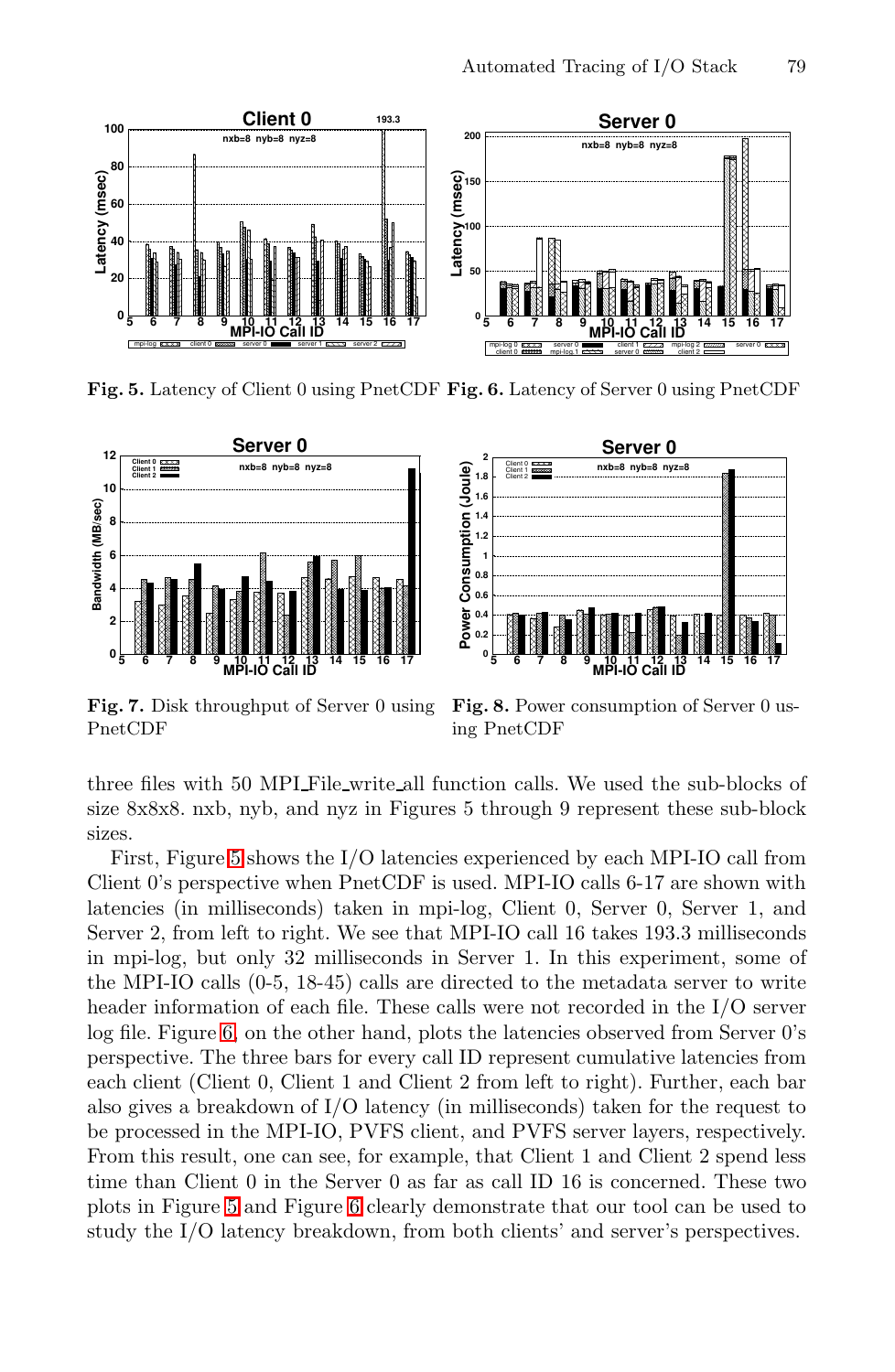Figure [7](#page-7-2) illustrates the I/O throughput in Server 0. One can observe from this plot the detailed I/O throughput patterns of different clients regarding this server. Comparing Figure [6](#page-7-1) with Figure [7,](#page-7-2) one can also see that the bottleneck I/O call in the application code depends on whether I/O latency or I/O throughput is targeted. Figure [8,](#page-7-3) on the other hand, presents the power consumption results for Server 0. We see that most of the power is

<span id="page-8-5"></span>

Fig. 9. Latency of Client 0 using HDF5

<span id="page-8-1"></span>consumed by I/O call 15, and except for this call, power consumptions of Client 0 and Client 1 are similar on this server.

Our final set of results are given in Figure [9](#page-8-5) and depict the I/O latency values observed from Client 0's viewpoint when using HDF5, instead of PnetCDF. Overall, these sample set of results clearly show that our tool can be used to collect and analyze detailed latency, throughput, and power statistics regarding the I/O stack.

## 5 Concluding Remarks and Future Work

Performing code instrumentation manually is often difficult and could be errorprone. Hence, we propose an automatic instrumentation technique that can be used to trace and analyze scientific applications using high level I/O libraries like PnetCDF, HDF5, or MPI I/O over file systems like PVFS2 and Linux. The tracing utility uses existing MPI I/O function calls and therefore adds minimum overhead to the application execution. It takes target high level metrics like I/O latency, I/O throughput and I/O power as well as a description of the target I/O stack as input and analyzes the collected information to generate output in terms of different user-specified metrics. As our future work, we plan to extend our analysis to other available I/O benchmarks, such as S3D-IO [\[22\]](#page-9-24) and GCRM [\[21\]](#page-9-25), to characterize their I/O behavior. We also plan to investigate techniques for dynamic code instrumentation that makes use of information available at runtime to generate/restructure code for data optimization.

# <span id="page-8-4"></span><span id="page-8-3"></span><span id="page-8-2"></span><span id="page-8-0"></span>References

- 1. Bala, V., et al.: Dynamo: A transparent dynamic optimization system. In: PLDI (2000)
- 2. Bruening, D.L.: Efficient, transparent, and comprehensive runtime code manipulation. PhD thesis, MIT, Cambridge, MA, USA (2004)
- 3. Carns, P.H., et al.: PVFS: A parallel file system for linux clusters. In: Proceedings of the Annual Linux Showcase and Conference (2000)
- 4. Chan, A., et al.: User's guide for MPE: Extensions for MPI programs (1998)